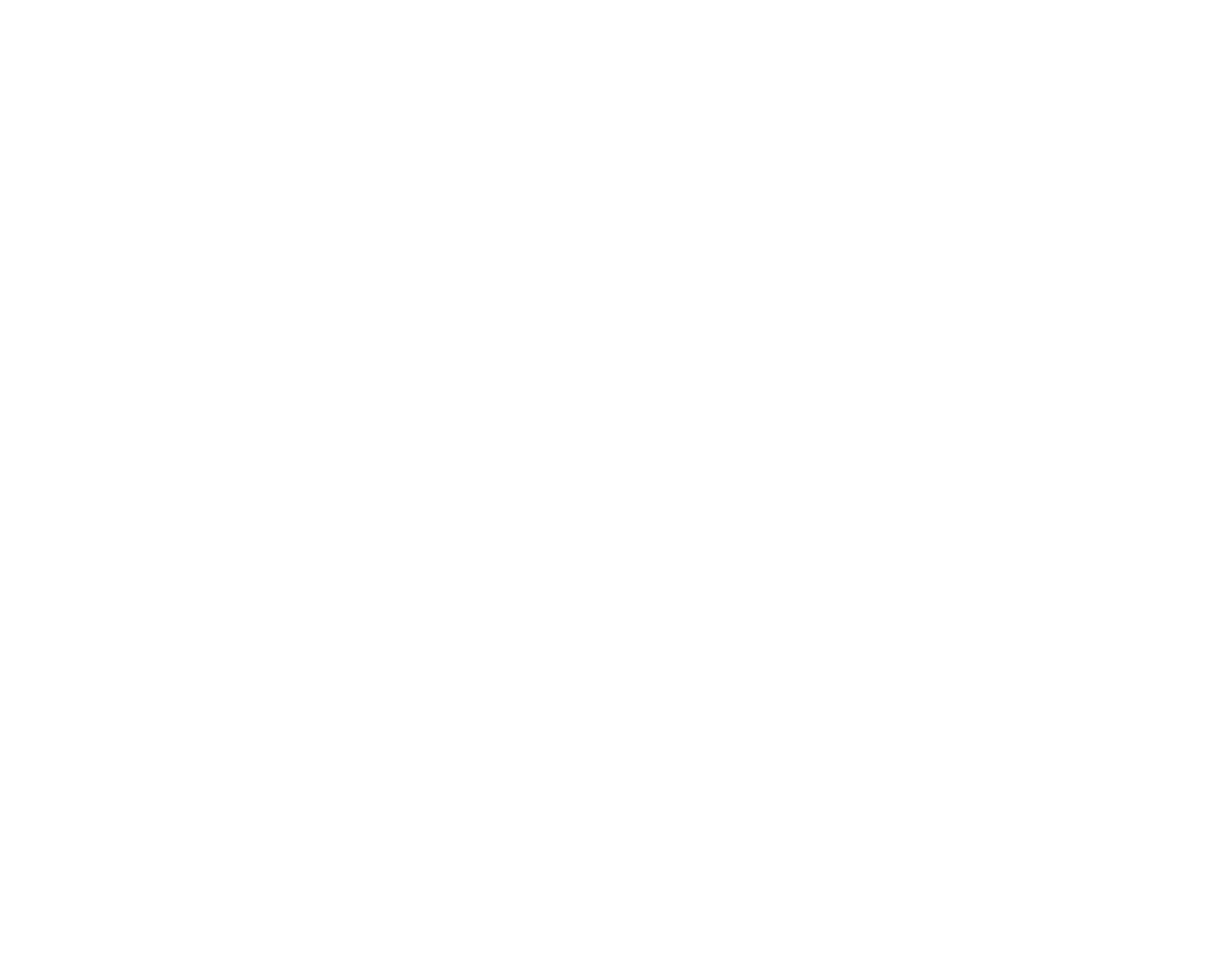### **NOTES**

## **CONTENTS**

| Assembling & Using Your Product4 |
|----------------------------------|
|                                  |
|                                  |
|                                  |
|                                  |
|                                  |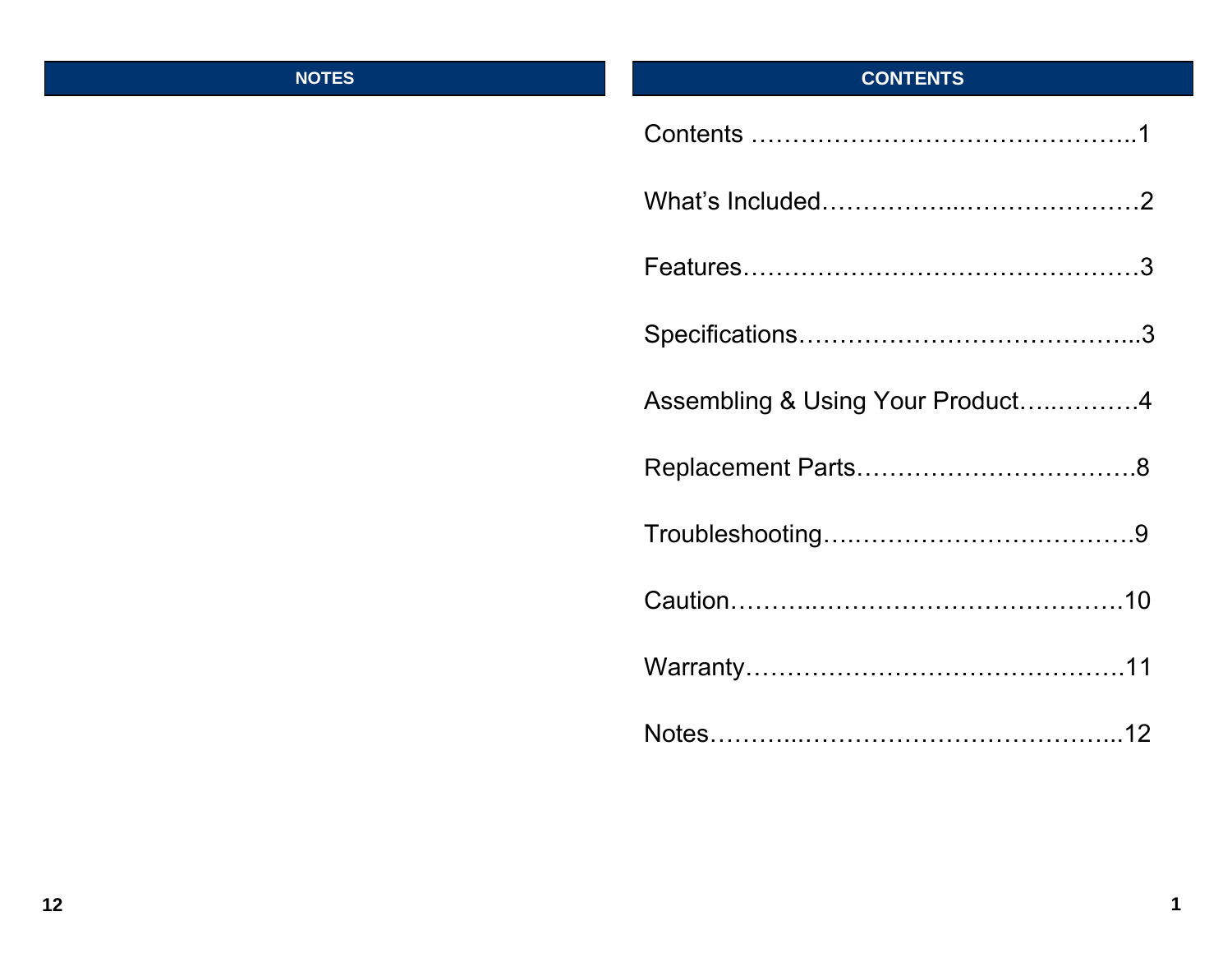### **WHAT'S INCLUDED LIMITED WARRANTY INFORMATION**



*\*Pump may be packaged separately in an outer box located in the outer Styrofoam packaging.*

Thank you for choosing an Alpine product! We aim to please with our wide range of products including Fountains, Birdbaths, Statuary, Pond Supplies & More. All of our products are constructed from the highest quality materials. In the event that we have not achieved our usual standard of excellence, we will repair or replace, at our discretion, within the warranty period. A valid proof of purchase, with the purchase date clearly indicated, must be provided. Photos of defective merchandise will also be required to help distinguish the actual cause of the defect. Please read below for a detailed description of warranty coverage.

#### • **Water Damage**

Alpine products are not manufactured to withstand extreme temperatures. Improper storage that allows water to freeze within a product may cause damage, is considered negligence, and will not be covered under this warranty. The use of "hard water," and/or caustic cleaners, can affect the painted or other finishes. Failure to keep the unit clean, and use of such additives/cleaners, will also void the warranty. Please note: for fountains, it is normal for some splashing to occur and protecting the immediate surfaces is not the responsibility of Alpine Corporation.

#### • **Paint & Color (Retention and/or Loss)**

The use of water will cause natural erosion to the color. This area can be touched up using standard paint. The paint is designed to protect the entire finish against breakdown of color. As with any product, all finishes with time will gradually fade and discolor. The warranty will only cover against severe or complete fading, within the first year from date of purchase, with the above exclusion.

### • **Procedure/Service**

Should a warranty/claim be needed, you should contact the retailer from whom you purchased the product. If that is not an option, you can contact Alpine Corporation at [www.alpine4u.com.](http://www.alpine4u.com/) When contacting Alpine Corporation, you must be prepared to show proof of purchase, provide photographs and any other information needed to validate your claim. This may be necessary to distinguish between a partial or complete replacement of a defective product. The warranty does not cover any items with multiple parts; the warranty will ONLY cover the individual component of the unit/item that may be defective. Replacement parts can be made available to a consumer through the original selling party, or an approved parts retailer. If this is not an option, contact our customer service department. *Item is covered under one year limited warranty from the date of purchase. When requesting replacement parts due to a warranty claim after 30 days of purchase, credit card information will be requested for shipping charges.*

### • **Not Covered Under Warranty**

The limited warranty will NOT cover cases of damages due to:

- 1. Damages caused in Transit
- 2. Inadequate care and/or neglect<br>3. Environmental and/or natural election
- Environmental and/or natural elements
- 4. Immersion in water, unless specified
- 5. Improper Installation/Storage and/or Maintenance

*This warranty is void if the product has been damaged by accident, misuse, negligence, improper installation and/or modifications have occurred. This includes any and/or all defects arising out of freezing water damage, hard water damage, failure to keep the unit clean and free of harmful additives such as bleach, chlorine, etc…. which affects the paint and/or parts. This warranty also does not cover any additional charges or installation, removal, disposal and/or shipping costs or consequential damage associated with any warranty claim.*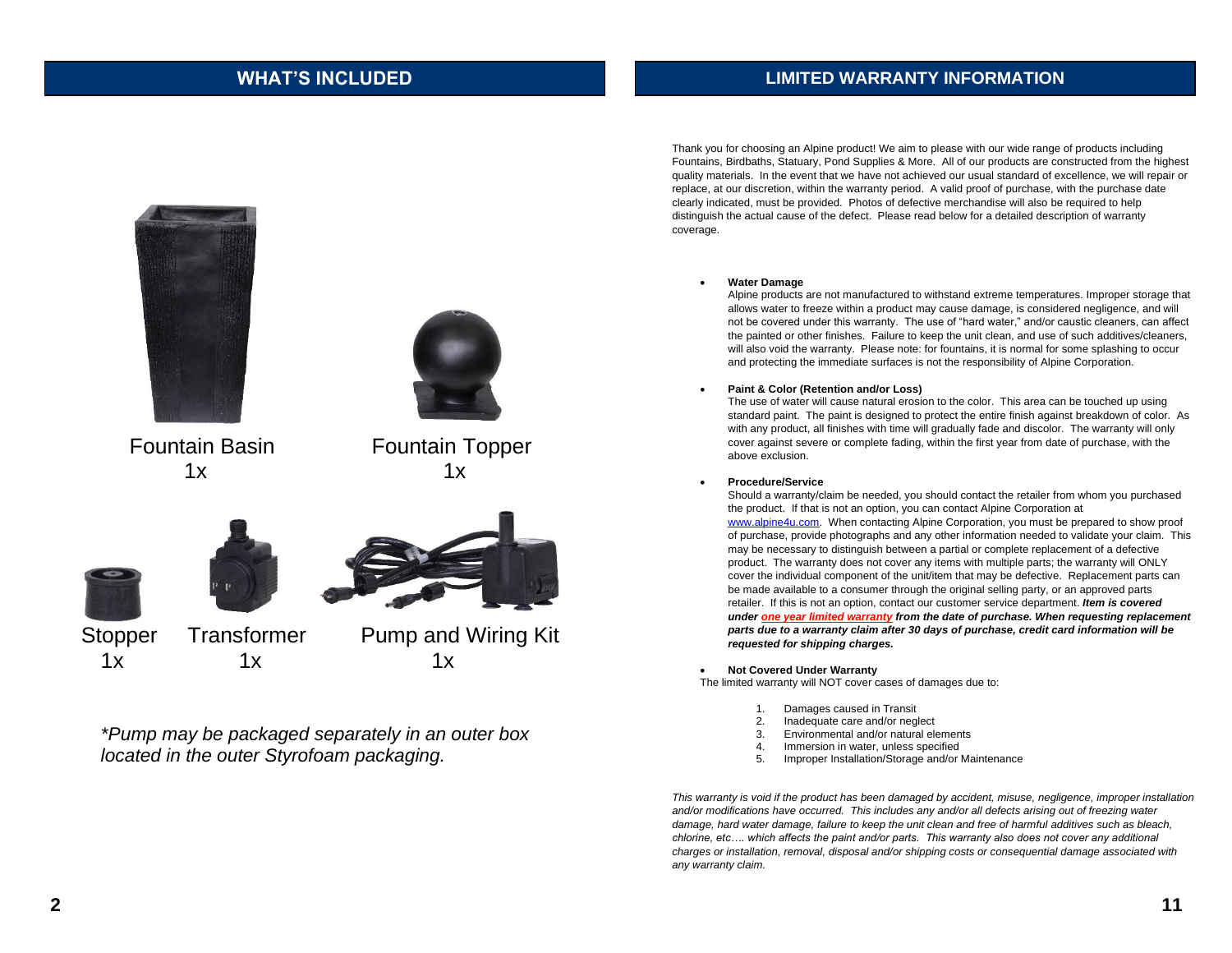**8.** Congratulations, your fountain is now complete. Don't forget to add water regularly as water will evaporate over time.



### **REPLACEMENT PART ITEM#**

- 
- Pump, Transformer and Light Kit……RLA192

## **ALSO AVAILABLE FROM ALPINE**

- Fountain Care Formula…………….....PPL102 Foam and scale remover for indoor and outdoor fountains.
- Americana® UV Acrylic Sealer ...……RRR106 Provides protective clear coating for all painted surfaces.

**2.** Next install the pump into the Fountain Basin, where you will find two cords extending out from the Pump. The double pin cord will go through the Rubber Stopper, down the middle tube. And out the bottom of the Fountain basin.



**3.** Adjust the flow control to the middle setting to avoid splashing until the fountain is completely assembled. *Note: The fountain will need to be partially disassembled in order to adjust once complete.*



**Alpine Quick Tip**

Switch to the Left to turn down the water flow. Turn the switch to the Right to turn up the water flow.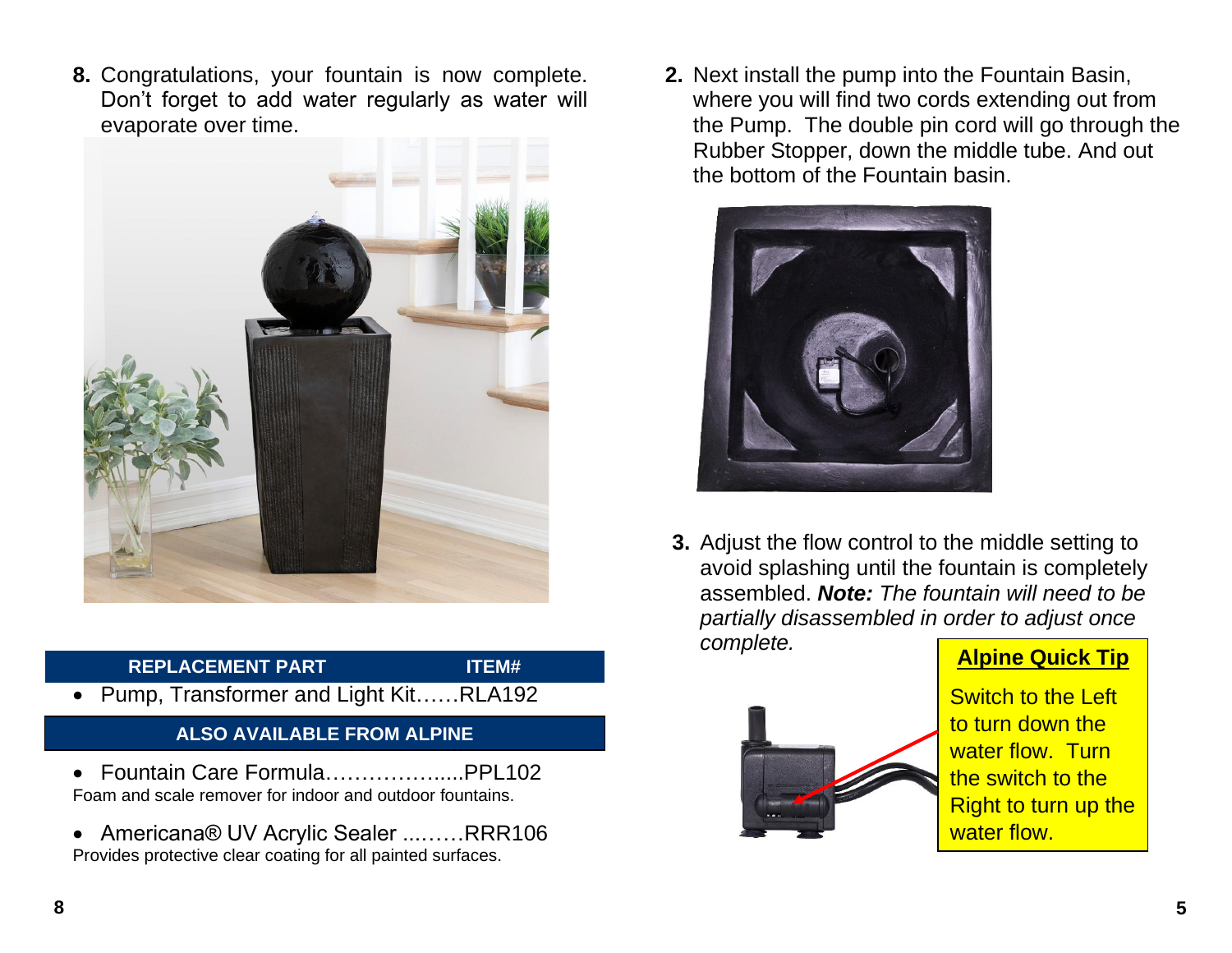**4.** Add the Fountain Topper by plugging the single pin connector from the Topper to the Pump. Then attach the tubing to the top of the pump. Now place the pump back into the basin and set the Topper on top of the Fountain Basin squarely.



**5.** On the outside of the fountain, pull the cord out through the bottom of the Fountain and plug the transformer into the two-pin connector. Secure by twisting the lock collar.



**6.** Gently pour water into the fountain basin, being careful not to overflow and cause splashing. Make sure the water completely submerges the pump and the water runs clear during operation.

*NOTE: We recommend that you use distilled water to prevent scale build-up. The first time you operate the pump it can take up to 5 minutes for the air to be completely expelled and water begins to flow properly*



**7.** Plug the pump into your local power supply. Make sure that there is no water around the plug & always keep the power source in a dry place.

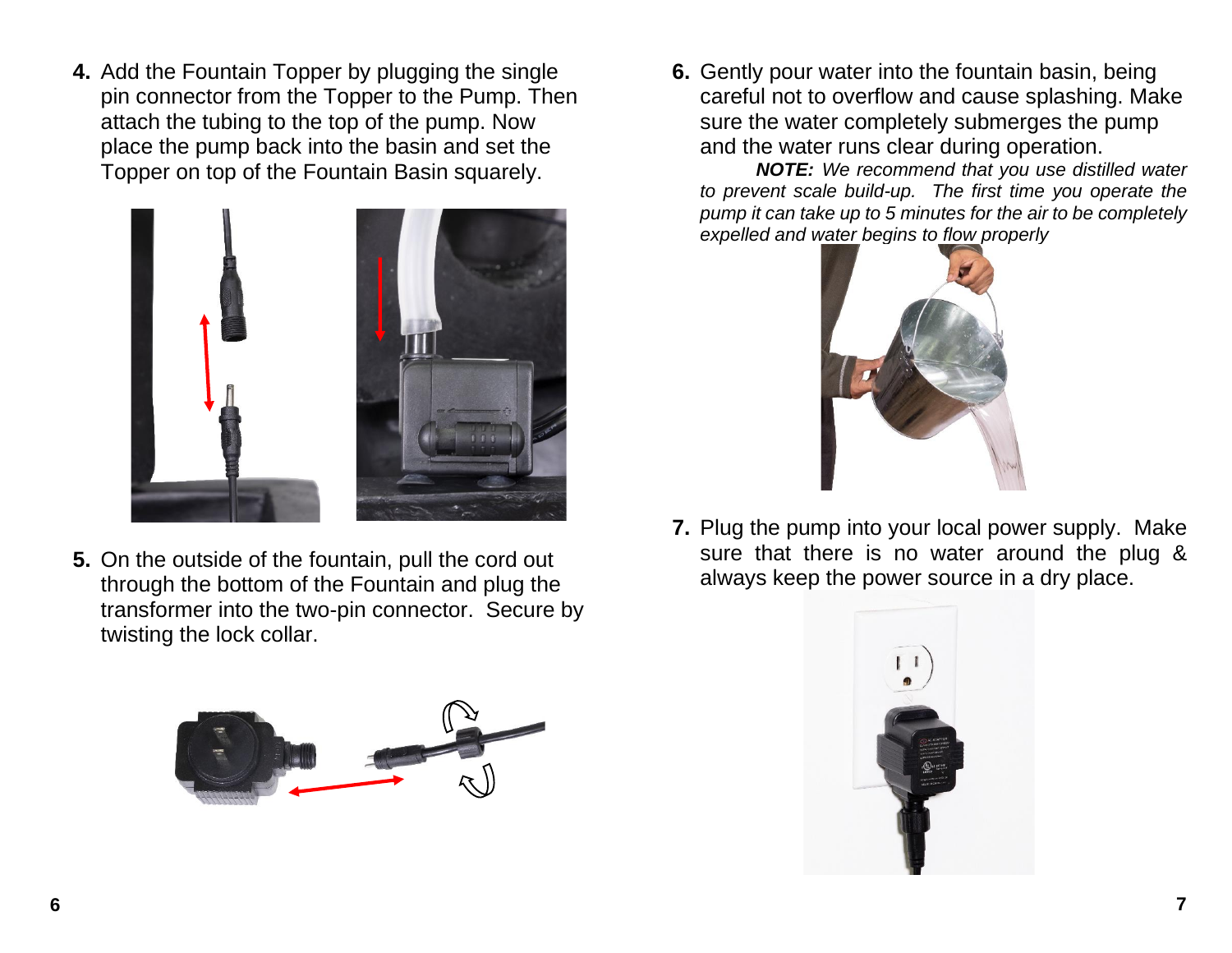### **TROUBLESHOOTING & USING YOUR PRODUCT ASSEMBLING & USING YOUR PRODUCT**

Unpack all components carefully. Please check to ensure all parts have been removed from the packaging. \**Some splashing may occur when the product is in use.* 

**1.** Place the fountain base on a smooth & level surface. Allow enough space to access the pump. Start by adding the included Rubber Stopper over the tube inside the Fountain Basin. **Note:** *This will prevent the fountain from leaking water into the tube.*



If you have any questions and/or problems, please contact the retail store you purchased this fountain.

- **If your pump fails to run**
	- Check the circuit breaker or try a different outlet to make sure the pump is receiving electrical power.
	- Check the pump discharge and tubing for any kinks and/or obstructions
	- Any buildup obstructing the water flow can be flushed with a garden hose
	- Check the rotor by removing the front cover & plate to access the impeller area. Turn the rotor and make sure that the rotor is not jammed or broken
- **If your pump "spews"** 
	- Check the water level to make sure the pump is completely submerged and there is enough water in the basin to operate your fountain. Not having enough water will cause your pump to spew
- **If your pump is making abnormal loud noises**
	- Disconnect the pump from the electrical power supply and remove the front cover & plate
	- Carefully grip the impeller and gently pull the impeller/rotor assembly out of the pump housing
	- Rinse the impeller/rotor assembly and clean the cavity with clean water. If breakage or damage is found, contact your local retailer for parts.